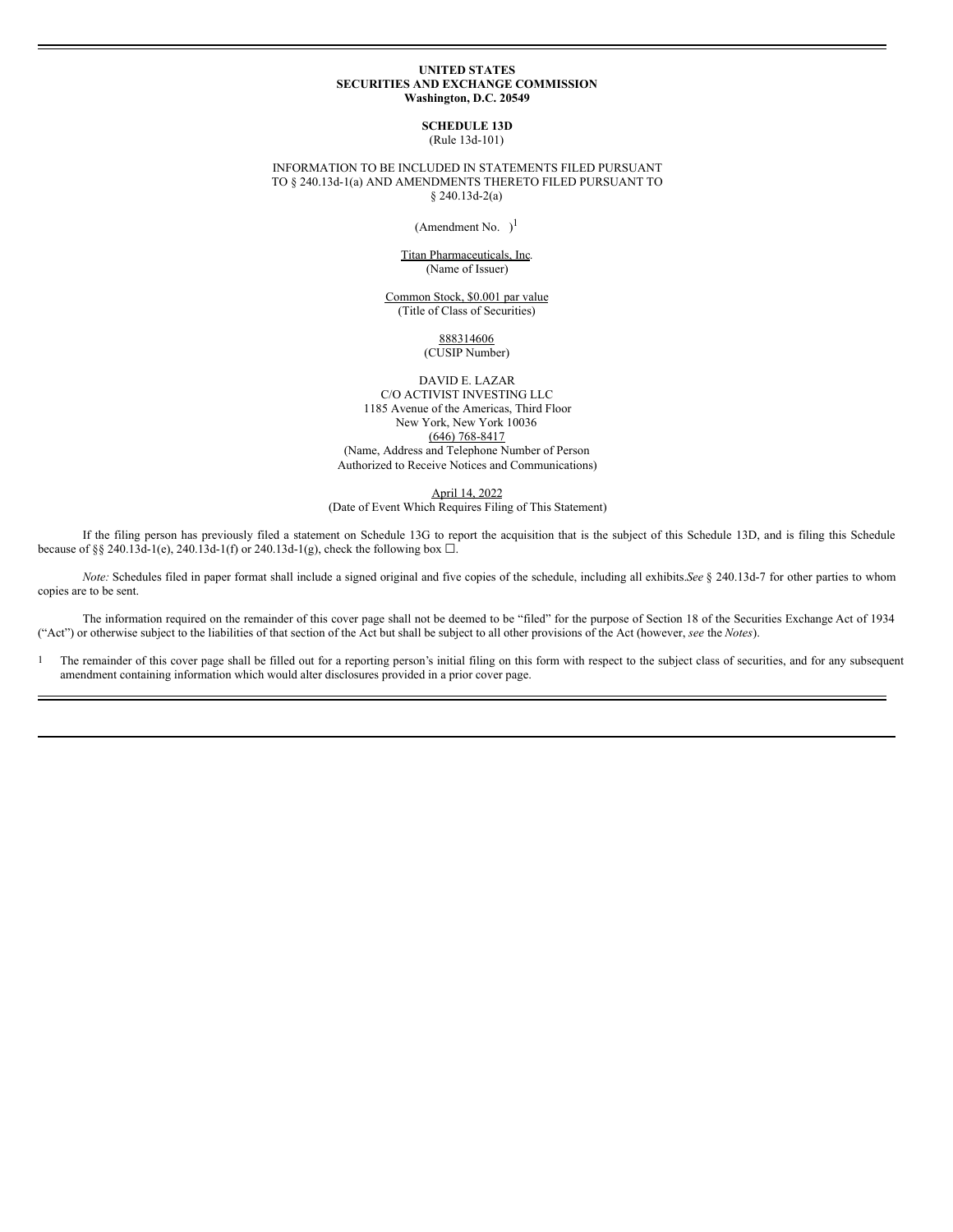| $\mathbf{1}$                                            | NAME OF REPORTING PERSONS                                                                     |                               |  |  |  |
|---------------------------------------------------------|-----------------------------------------------------------------------------------------------|-------------------------------|--|--|--|
|                                                         | DAVID E. LAZAR                                                                                |                               |  |  |  |
| 2                                                       | CHECK THE APPROPRIATE BOX IF A MEMBER OF A GROUP*<br>(a)<br>(b)                               |                               |  |  |  |
| $\overline{3}$                                          | SEC USE ONLY                                                                                  |                               |  |  |  |
| $\overline{4}$                                          | <b>SOURCE OF FUNDS</b>                                                                        |                               |  |  |  |
|                                                         | $00\,$                                                                                        |                               |  |  |  |
| 5                                                       | CHECK BOX IF DISCLOSURE OF LEGAL PROCEEDINGS IS REQUIRED PURSUANT TO ITEM 2(d) OR 2(e) $\Box$ |                               |  |  |  |
| 6                                                       | CITIZENSHIP OR PLACE OF ORGANIZATION                                                          |                               |  |  |  |
|                                                         | USA, Israel                                                                                   |                               |  |  |  |
|                                                         | $\tau$                                                                                        | <b>SOLE VOTING POWER</b>      |  |  |  |
|                                                         |                                                                                               | 630,066                       |  |  |  |
| NUMBER OF SHARES                                        | 8                                                                                             | <b>SHARED VOTING POWER</b>    |  |  |  |
| <b>BENEFICIALLY</b>                                     |                                                                                               | 43,145                        |  |  |  |
| <b>OWNED BY EACH</b><br>REPORTING PERSON<br><b>WITH</b> | 9                                                                                             | <b>SOLE DISPOSITIVE POWER</b> |  |  |  |
|                                                         |                                                                                               | 630,066                       |  |  |  |
|                                                         | 10                                                                                            | SHARED DISPOSITIVE POWER      |  |  |  |
|                                                         |                                                                                               | 43,145                        |  |  |  |
| 11                                                      | AGGREGATE AMOUNT BENEFICIALLY OWNED BY EACH REPORTING PERSON                                  |                               |  |  |  |
|                                                         | 673,211                                                                                       |                               |  |  |  |
| 12                                                      | CHECK BOX IF THE AGGREGATE AMOUNT IN ROW (11) EXCLUDES CERTAIN SHARES $\Box$                  |                               |  |  |  |
|                                                         |                                                                                               |                               |  |  |  |
| 13                                                      | PERCENT OF CLASS REPRESENTED BY AMOUNT IN ROW (11)                                            |                               |  |  |  |
|                                                         | 5.6%                                                                                          |                               |  |  |  |
| 14                                                      | TYPE OF REPORTING PERSON                                                                      |                               |  |  |  |
|                                                         | $\mathbb{N}$                                                                                  |                               |  |  |  |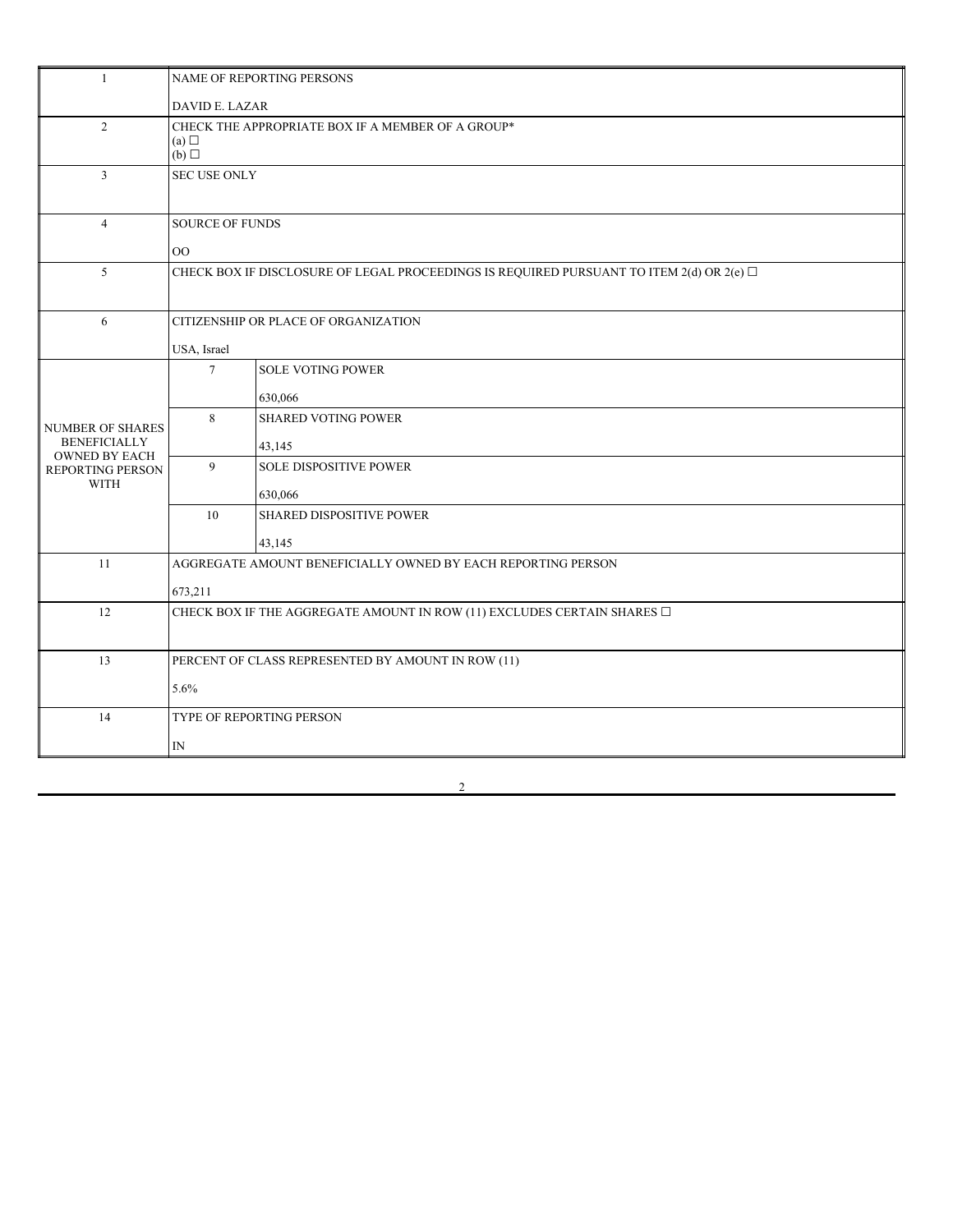| $\overline{1}$                                                 | NAME OF REPORTING PERSONS                                                                     |                               |  |  |  |
|----------------------------------------------------------------|-----------------------------------------------------------------------------------------------|-------------------------------|--|--|--|
|                                                                | ACTIVIST INVESTING LLC                                                                        |                               |  |  |  |
| 2                                                              | CHECK THE APPROPRIATE BOX IF A MEMBER OF A GROUP*<br>(a)<br>(b)                               |                               |  |  |  |
| $\overline{3}$                                                 | <b>SEC USE ONLY</b>                                                                           |                               |  |  |  |
| $\overline{4}$                                                 | SOURCE OF FUNDS                                                                               |                               |  |  |  |
|                                                                | <b>WC</b>                                                                                     |                               |  |  |  |
| 5                                                              | CHECK BOX IF DISCLOSURE OF LEGAL PROCEEDINGS IS REQUIRED PURSUANT TO ITEM 2(d) OR 2(e) $\Box$ |                               |  |  |  |
| 6                                                              | CITIZENSHIP OR PLACE OF ORGANIZATION                                                          |                               |  |  |  |
|                                                                | New York                                                                                      |                               |  |  |  |
|                                                                | $7\overline{ }$                                                                               | <b>SOLE VOTING POWER</b>      |  |  |  |
|                                                                |                                                                                               | $-0-$                         |  |  |  |
| <b>NUMBER OF SHARES</b>                                        | 8                                                                                             | <b>SHARED VOTING POWER</b>    |  |  |  |
| <b>BENEFICIALLY</b>                                            |                                                                                               | 43,145                        |  |  |  |
| <b>OWNED BY EACH</b><br><b>REPORTING PERSON</b><br><b>WITH</b> | 9                                                                                             | <b>SOLE DISPOSITIVE POWER</b> |  |  |  |
|                                                                |                                                                                               | $-0-$                         |  |  |  |
|                                                                | 10                                                                                            | SHARED DISPOSITIVE POWER      |  |  |  |
|                                                                |                                                                                               | 43,145                        |  |  |  |
| 11                                                             | AGGREGATE AMOUNT BENEFICIALLY OWNED BY EACH REPORTING PERSON                                  |                               |  |  |  |
|                                                                | 43,145                                                                                        |                               |  |  |  |
| 12                                                             | CHECK BOX IF THE AGGREGATE AMOUNT IN ROW (11) EXCLUDES CERTAIN SHARES $\Box$                  |                               |  |  |  |
|                                                                |                                                                                               |                               |  |  |  |
| 13                                                             | PERCENT OF CLASS REPRESENTED BY AMOUNT IN ROW (11)                                            |                               |  |  |  |
| Less than $1\%$                                                |                                                                                               |                               |  |  |  |
| 14                                                             | TYPE OF REPORTING PERSON                                                                      |                               |  |  |  |
|                                                                | $_{\rm OO}$                                                                                   |                               |  |  |  |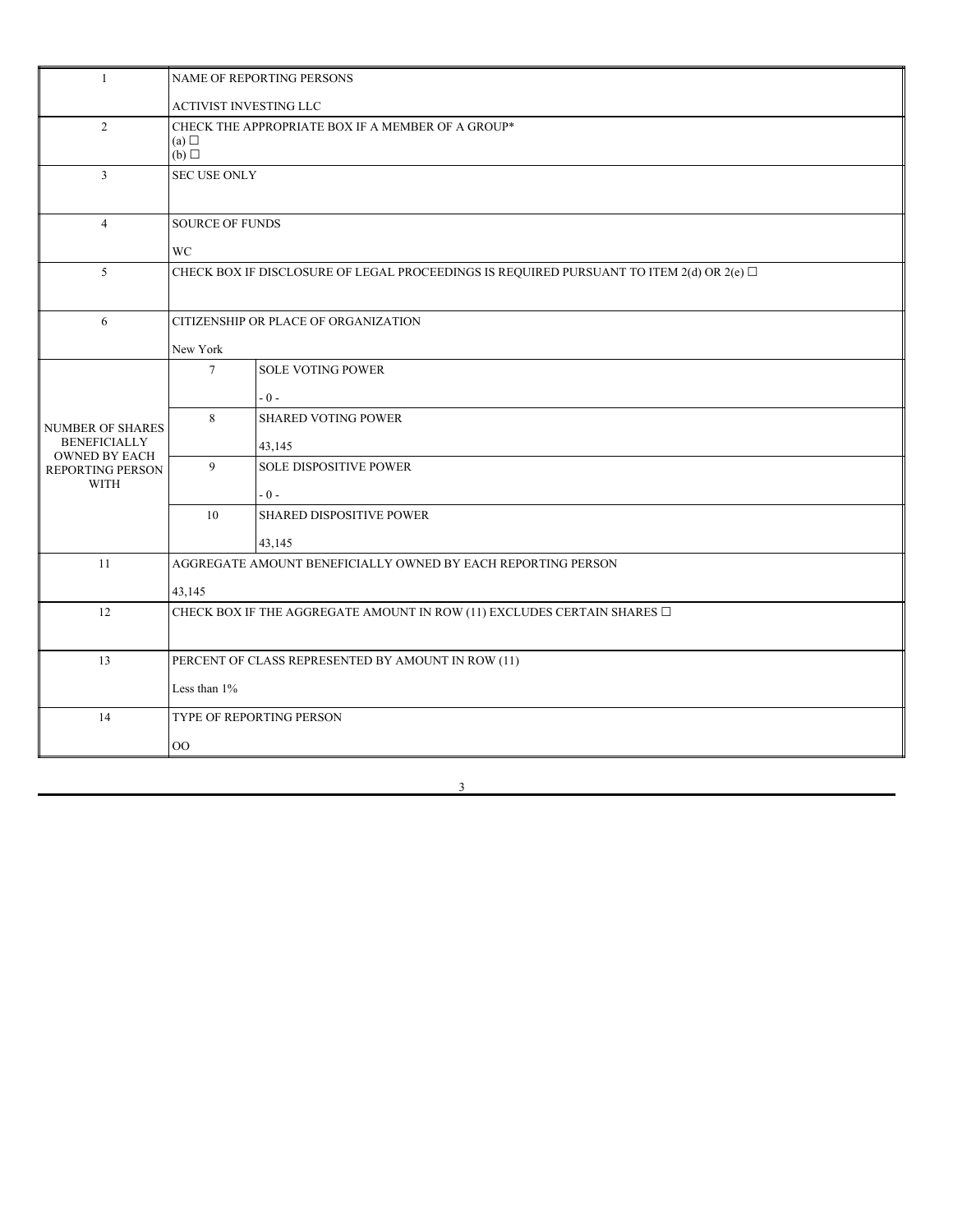The following constitutes the Schedule 13D filed by the undersigned (the "Schedule 13D").

### Item 1. Security and Issuer.

This statement relates to the Common Stock, \$0.001 par value (the "Shares"), of Titan Pharmaceuticals, Inc., a Delaware corporation (the "Issuer"). The address of the principal executive offices of the Issuer is 400 Oyster Point Blvd., Suite 505, South San Francisco, California 94080.

### Item 2. **Identity and Background.**

(a) This statement is filed by:

- (i) Activist Investing LLC, a New York limited liability company ("Activist Investing"); and
- (ii) David Elliot Lazar, as the sole member and Chief Executive Officer of Activist Investing.

Each of the foregoing is referred to as a "Reporting Person" and collectively as the "Reporting Persons." Each of the Reporting Persons is party to that certain Joint Filing Agreement, as further described in Item 6. Accordingly, the Reporting Persons are hereby filing a joint Schedule 13D.

(b) The principal business address of each of Activist Investing and Mr. Lazar is 1185 Avenue of the Americas, 3rd Floor, New York, New York 10036.

(c) The principal business of Activist Investing is actively investing in distressed public companies. The principal occupation of Mr. Lazar is serving as the sole member and Chief Executive Officer of Activist Investing.

(d) No Reporting Person has, during the last five years, been convicted in a criminal proceeding (excluding traffic violations or similar misdemeanors).

(e) No Reporting Person has, during the last five years, been party to a civil proceeding of a judicial or administrative body of competent jurisdiction and as a result of such proceeding was or is subject to a judgment, decree or final order enjoining future violations of, or prohibiting or mandating activities subject to, federal or state securities laws or finding any violation with respect to such laws.

(f) Mr. Lazar is a citizen of the United States of America and Israel.

### Item 3. Source and Amount of Funds or Other Consideration.

The Shares purchased by Activist Investing were purchased with working capital (which may, at any given time, include margin loans made by brokerage firms in the ordinary course of business) in the open market, except as otherwise noted. The Shares purchased by Mr. Lazar were purchased with personal funds (which may, at any given time, include margin loans made by brokerage firms in the ordinary course of business) in the open market, except as otherwise noted. The aggregate purchase price of the 43,145 Shares directly beneficially owned by Activist Investing is approximately \$41,850, excluding brokerage commissions. The aggregate purchase price of the 630,066 Shares directly beneficially owned by David Lazar is approximately \$611,164, excluding brokerage commissions.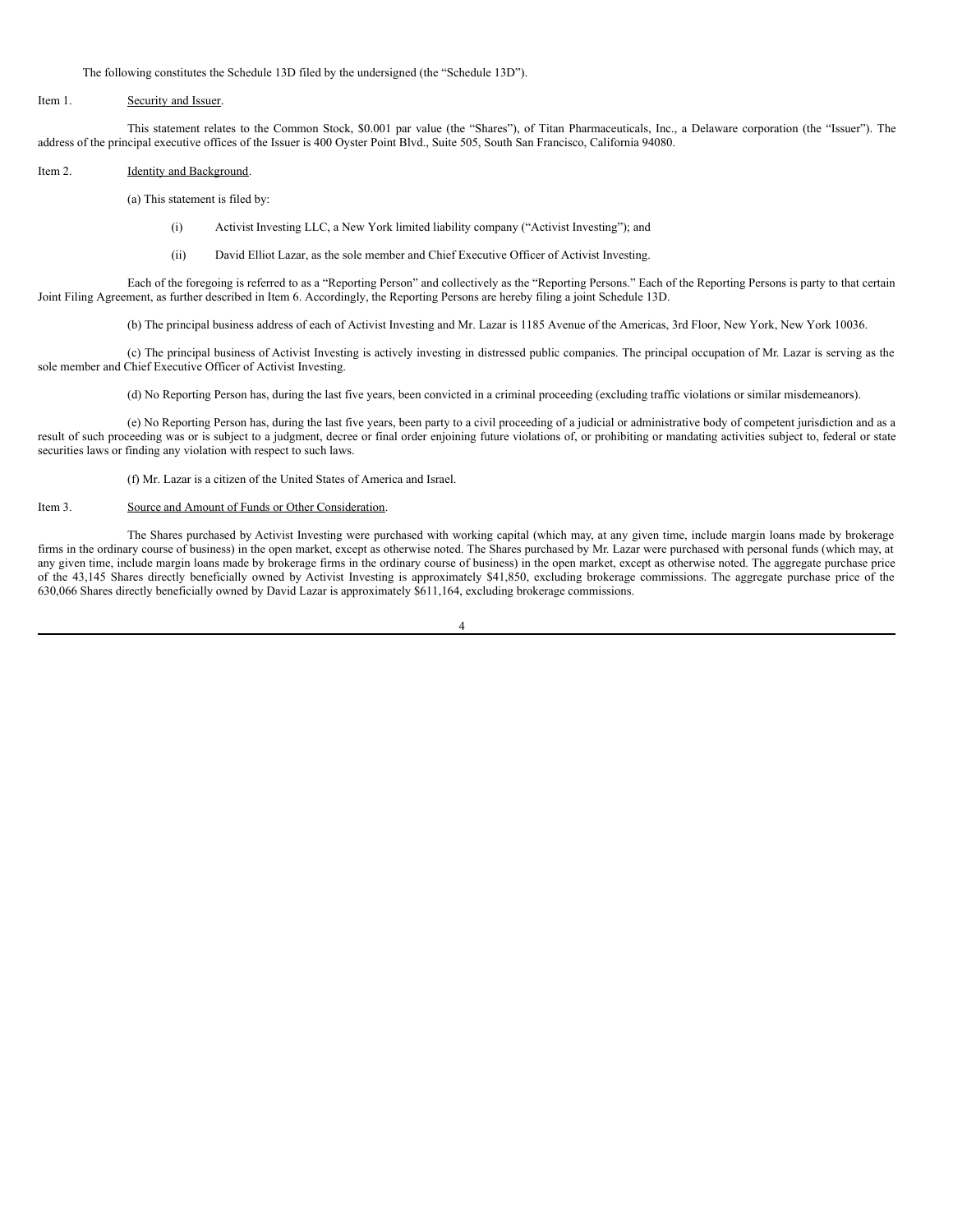### Item 4. Purpose of Transaction.

The Reporting Persons purchased the Shares based on the Reporting Persons' belief that the Shares, when purchased, were undervalued and represented an attractive investment opportunity. Depending upon overall market conditions, other investment opportunities available to the Reporting Persons, and the availability of Shares at prices that would make the purchase or sale of Shares desirable, the Reporting Persons may endeavor to increase or decrease their position in the Issuer through, among other things, the purchase or sale of Shares on the open market or in private transactions or otherwise, on such terms and at such times as the Reporting Persons may deem advisable.

On April 25, 2022, Activist Investing issued a press release (the "Press Release") announcing its ownership interest in the Issuer. The full text of the Press Release is attached hereto as Exhibit 99.1 and is incorporated herein by reference.

No Reporting Person has any present plan or proposal which would relate to or result in any of the matters set forth in subparagraphs (a) - (j) of Item 4 of Schedule 13D except as set forth herein or such as would occur upon or in connection with completion of, or following, any of the actions discussed herein. The Reporting Persons intend to review their investment in the Issuer on a continuing basis. Depending on various factors including, without limitation, the Issuer's financial position and investment strategy, the price levels of the Shares, conditions in the securities markets and general economic and industry conditions, the Reporting Persons may in the future take such actions with respect to their investment in the Issuer as they deem appropriate including, without limitation, engaging in additional communications with management and the Board of Directors of the Issuer, engaging in discussions with stockholders of the Issuer or other third parties about the Issuer and the Reporting Persons' investment, including potential business combinations or dispositions involving the Issuer or certain of its businesses, making recommendations or proposals to the Issuer concerning changes to the capitalization, ownership structure, board structure (including board composition), potential business combinations or dispositions involving the Issuer or certain of its businesses, or suggestions for improving the Issuer's financial and/or operational performance, purchasing additional Shares, selling some or all of their Shares, engaging in short selling of or any hedging or similar transaction with respect to the Shares, including swaps and other derivative instruments, or changing their intention with respect to any and all matters referred to in Item 4.

#### Item 5. Interest in Securities of the Issuer.

The aggregate percentage of Shares reported owned by each person named herein is based upon 12,039,421 Shares outstanding, which is the total number of Shares outstanding as of March 23, 2022, as reported in the Issuer's Annual Report on Form 10-K filed with the Securities and Exchange Commission on March 25, 2022.

A. Activist Investing

(a) As of the close of business on April 25, 2022, Activist Investing directly beneficially owned 43,145 Shares.

Percentage: Less than 1%

- (b) 1. Sole power to vote or direct vote: 0
	- 2. Shared power to vote or direct vote: 43,145
	- 3. Sole power to dispose or direct the disposition: 0
	- 4. Shared power to dispose or direct the disposition: 43,145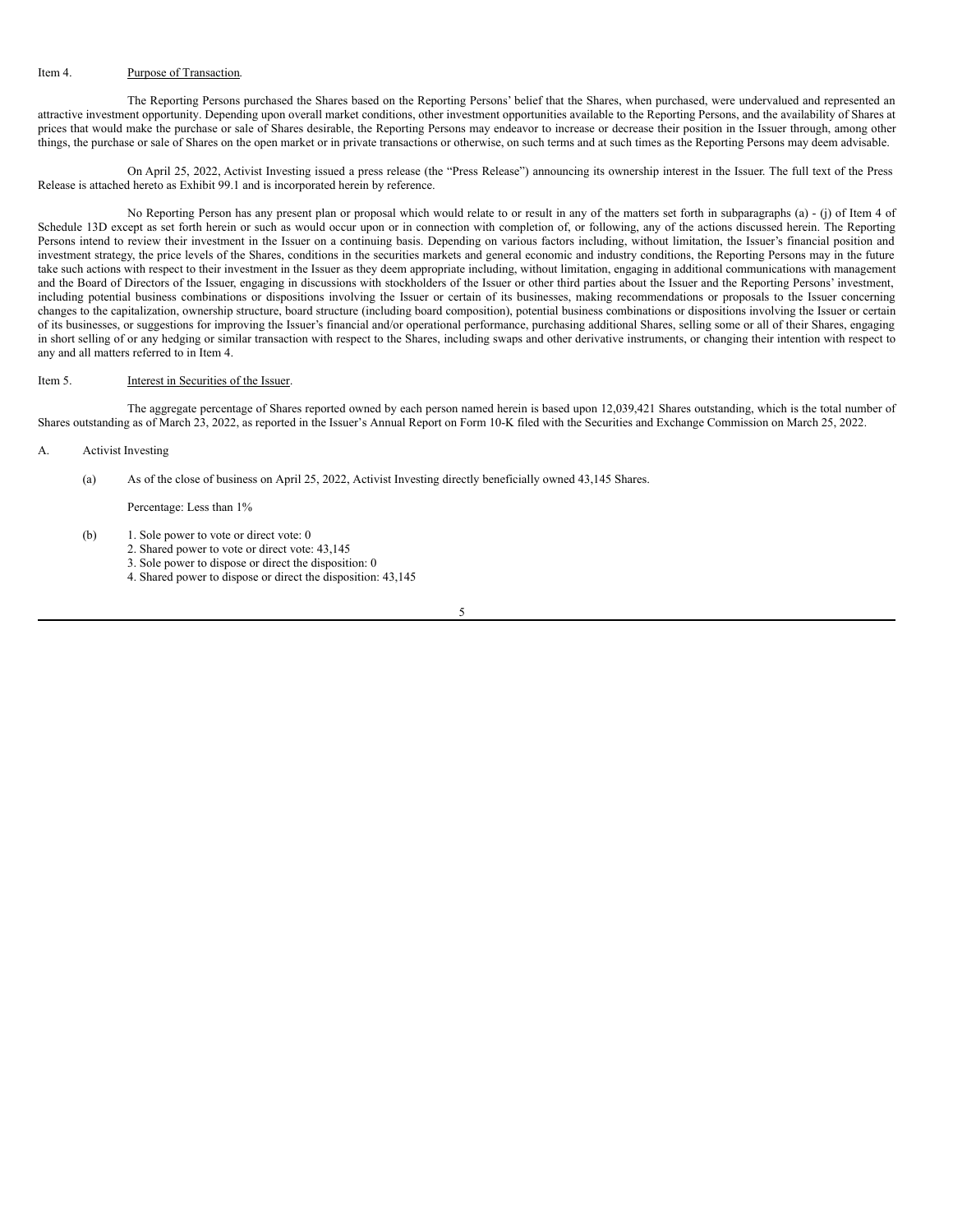### B. Mr. Lazar

(a) As of the close of business on April 25, 2022, Mr. Lazar directly beneficially owned 630,066 Shares. Mr. Lazar, as the sole member and Chief Executive Officer of Activist Investing, may be deemed the beneficial owner of the 43,145 Shares owned by Activist Investing.

Percentage: Approximately 5.6%

- (b) 1. Sole power to vote or direct vote: 630,066
	- 2. Shared power to vote or direct vote: 43,145
	- 3. Sole power to dispose or direct the disposition: 630,066
	- 4. Shared power to dispose or direct the disposition: 43,145
- (c) The transactions in the Shares by the Reporting Persons during the past sixty days are set forth in Schedule A and are incorporated herein by reference.

The filing of this Schedule 13D shall not be deemed an admission that the Reporting Persons are, for purposes of Section 13(d) of the Securities Exchange Act of 1934, as amended, the beneficial owners of any securities of the Issuer that he or it does not directly own. Each of the Reporting Persons specifically disclaims beneficial ownership of the securities reported herein that he or it does not directly own.

- (d) No person other than the Reporting Persons is known to have the right to receive, or the power to direct the receipt of dividends from, or proceeds from the sale of, the Shares.
- (e) Not applicable.

### Item 6. Contracts, Arrangements, Understandings or Relationships With Respect to Securities of the Issuer.

On April 20, 2022, the Reporting Persons entered into a Joint Filing Agreement in which the Reporting Persons agreed to the joint filing on behalf of each of them of statements on Schedule 13D with respect to the securities of the Issuer to the extent required by applicable law. The Joint Filing Agreement is attached hereto as Exhibit 99.1 and is incorporated herein by reference.

Other than as described herein, there are no contracts, arrangements, understandings or relationships among the Reporting Persons, or between the Reporting Persons and any other person, with respect to the securities of the Issuer.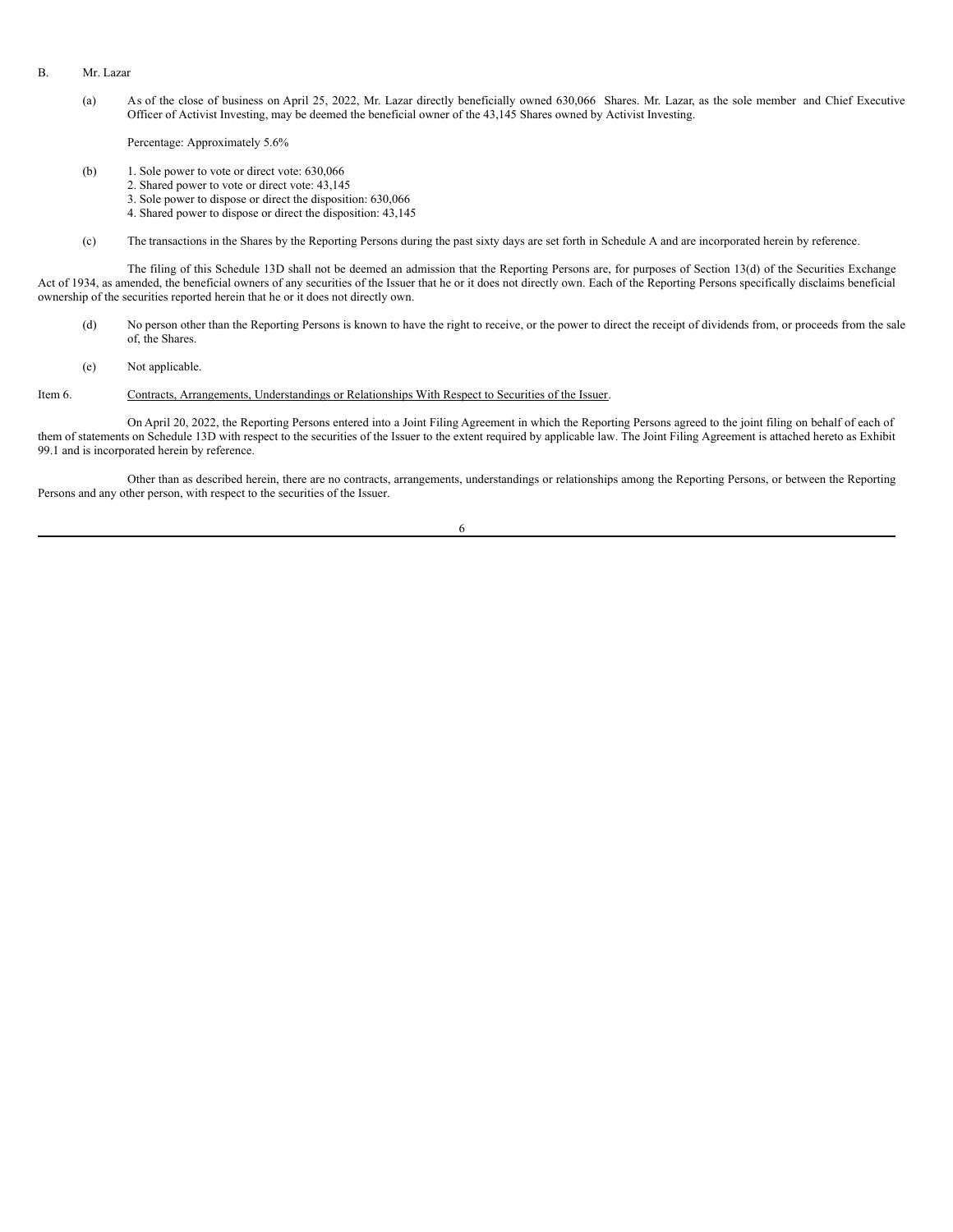| Item 7. | Material to be Filed as Exhibits. |                                               |  |  |  |  |  |  |
|---------|-----------------------------------|-----------------------------------------------|--|--|--|--|--|--|
|         | 99.1                              | Press Release, dated April 25, 2022.          |  |  |  |  |  |  |
|         | 99.2                              | Joint Filing Agreement, dated April 25, 2022. |  |  |  |  |  |  |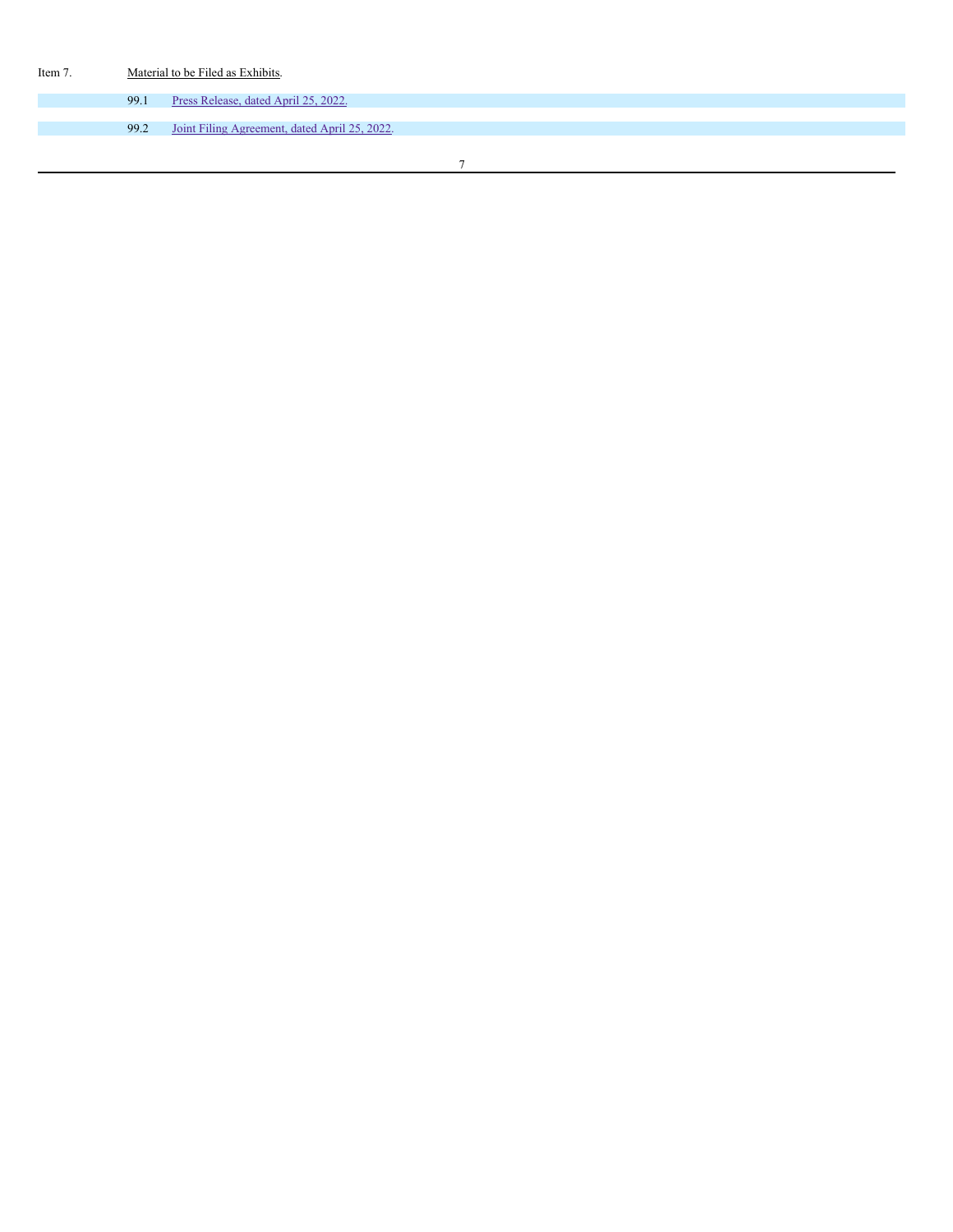# **SIGNATURES**

After reasonable inquiry and to the best of his knowledge and belief, the undersigned certifies that the information set forth in this statement is true, complete

and correct.

Dated: April 25, 2022

# ACTIVIST INVESTING LLC

By: /s/ David E. Lazar Name: David E. Lazar Title: Chief Executive Officer

/s/ David E. Lazar DAVID E. LAZAR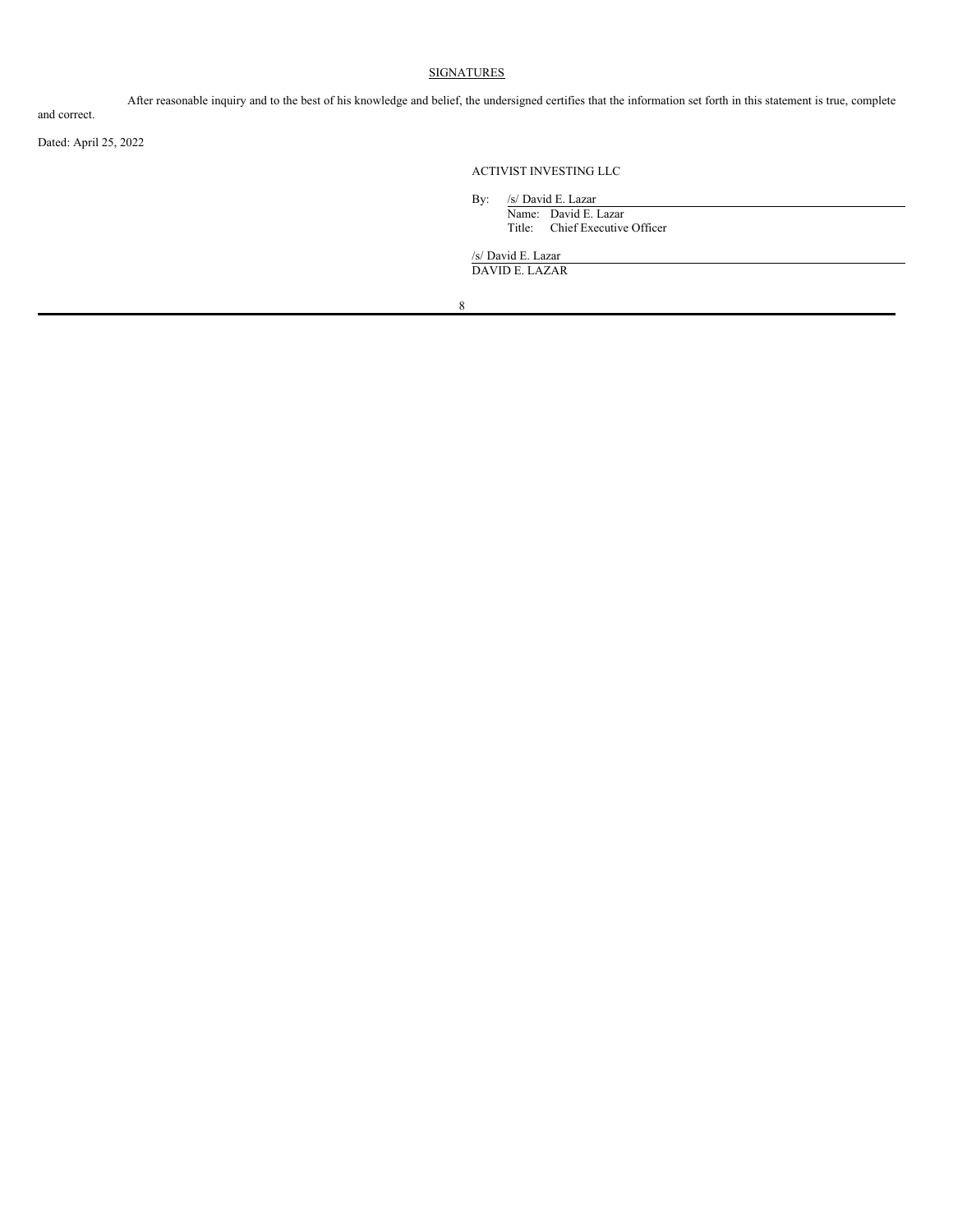#### **S C H E D U L E A**

### Transaction in the Shares During the Past Sixty Days

| Nature of Transaction           | <b>Shares</b><br>Purchased | Price Per<br>$Share(\$)$ | Date of<br>Purchase |
|---------------------------------|----------------------------|--------------------------|---------------------|
|                                 |                            |                          |                     |
|                                 | <b>DAVID E. LAZAR</b>      |                          |                     |
| <b>Purchase of Common Stock</b> | 2,000                      | 0.9078                   | 04/08/2022          |
| Purchase of Common Stock        | 2,000                      | 0.8991                   | 04/08/2022          |
| Purchase of Common Stock        | 2,000                      | 0.8959                   | 04/08/2022          |
| Purchase of Common Stock        | 2,000                      | 0.8879                   | 04/08/2022          |
| <b>Purchase of Common Stock</b> | 1.000                      | 0.8959                   | 04/08/2022          |
| Purchase of Common Stock        | 2,000                      | 0.9189                   | 04/08/2022          |
| Purchase of Common Stock        | 2,000                      | 0.9189                   | 04/08/2022          |
| Purchase of Common Stock        | 2,000                      | 0.9189                   | 04/08/2022          |
| Purchase of Common Stock        | 2,000                      | 0.9163                   | 04/08/2022          |
| Purchase of Common Stock        | 2,000                      | 0.9188                   | 04/08/2022          |
| Purchase of Common Stock        | 2,000                      | 0.9113                   | 04/08/2022          |
| Purchase of Common Stock        | 2,000                      | 0.9155                   | 04/08/2022          |
| Purchase of Common Stock        | 2,000                      | 0.9155                   | 04/08/2022          |
| Purchase of Common Stock        | 2.000                      | 0.9189                   | 04/08/2022          |
| <b>Purchase of Common Stock</b> | 2,000                      | 0.9189                   | 04/08/2022          |
| Purchase of Common Stock        | 2,000                      | 0.9201                   | 04/08/2022          |
| Purchase of Common Stock        | 2,000                      | 0.9199                   | 04/08/2022          |
| Purchase of Common Stock        | 2,000                      | 0.9018                   | 04/08/2022          |
| Purchase of Common Stock        | 2,000                      | 0.9018                   | 04/08/2022          |
| Purchase of Common Stock        | 2,000                      | 0.9078                   | 04/08/2022          |
| <b>Purchase of Common Stock</b> | 2,000                      | 0.9078                   | 04/08/2022          |
| Purchase of Common Stock        | 2.000                      | 0.9078                   | 04/08/2022          |
| <b>Purchase of Common Stock</b> | 2,000                      | 0.8924                   | 04/11/2022          |
| Purchase of Common Stock        | 2,000                      | 0.8985                   | 04/11/2022          |
| <b>Purchase of Common Stock</b> | 2,000                      | 0.8973                   | 04/11/2022          |
| Purchase of Common Stock        | 2,000                      | 0.8912                   | 04/11/2022          |
| Purchase of Common Stock        | 2,000                      | 0.8964                   | 04/11/2022          |
| Purchase of Common Stock        | 2,000                      | 0.8940                   | 04/11/2022          |
| Purchase of Common Stock        | 2,000                      | 0.8903                   | 04/11/2022          |
| Purchase of Common Stock        | 2,000                      | 0.8936                   | 04/11/2022          |
| <b>Purchase of Common Stock</b> | 2,000                      | 0.8764                   | 04/11/2022          |
| Purchase of Common Stock        | 2,000                      | 0.8754                   | 04/11/2022          |
| <b>Purchase of Common Stock</b> | 2,000                      | 0.8690                   | 04/11/2022          |
| Purchase of Common Stock        | 2,000                      | 0.8689                   | 04/11/2022          |
| Purchase of Common Stock        | 2,000                      | 0.8699                   | 04/11/2022          |
| Purchase of Common Stock        | 2,000                      | 0.8937                   | 04/12/2022          |
| <b>Purchase of Common Stock</b> | 2,000                      | 0.8938                   | 04/12/2022          |
| Purchase of Common Stock        | 2,000                      | 0.8932                   | 04/12/2022          |
| <b>Purchase of Common Stock</b> | 2,000                      | 0.8919                   | 04/12/2022          |
| Purchase of Common Stock        | 2,000                      | 0.8976                   | 04/12/2022          |
| Purchase of Common Stock        | 2,000                      | 0.8901                   | 04/12/2022          |
| Purchase of Common Stock        | 10,000                     | 0.8793                   | 04/14/2022          |
| Purchase of Common Stock        | 10.000                     | 0.8700                   | 04/14/2022          |
| Purchase of Common Stock        | 10,000                     | 0.8695                   | 04/14/2022          |
| Purchase of Common Stock        | 5,000                      | 0.8891                   | 04/14/2022          |
| Purchase of Common Stock        | 55,000                     | 0.8700                   | 04/18/2022          |
|                                 |                            |                          |                     |
|                                 |                            |                          |                     |
|                                 | Sch. A-1                   |                          |                     |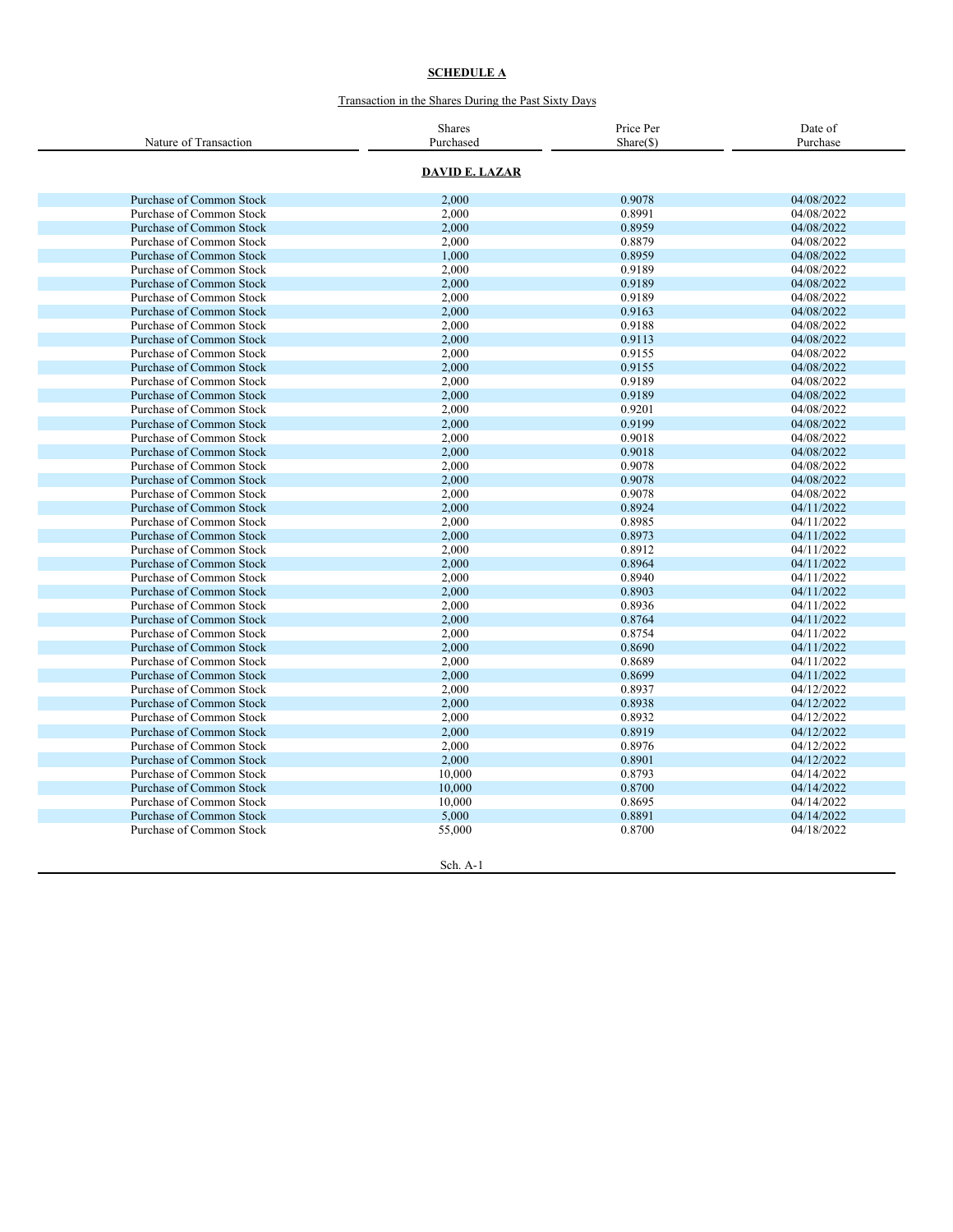# **Activist Investing Announces 5.6% Ownership Interest in Titan Pharmaceuticals, Inc.**

<span id="page-9-0"></span>NEW YORK, April 25, 2022, Activist Investing LLC (together with its affiliates, "Activist Investing" or "we"), today filed a Schedule 13D announcing its acquisition of approximately 5.6% of the common stock outstanding of Titan Pharmaceuticals, Inc. (NASDAQ: TTNP) ("TTNP" or the "Company"). David E. Lazar, Chief Executive Officer of Activist Investing, issued the following statement:

"We invested in TTNP due to the Company's stated intention to explore and evaluate strategic alternatives, including a possible reverse merger. We believe significant value can be unlocked at the Company and will be monitoring its developments with interest."

## **About Activist Investing**

Activist Investing LLC is an investment fund specializing in reverse merger and other event-driven opportunities. Its Chief Executive Officer, David E. Lazar, brings domestic and international experience in operations, accounting, audit preparation, due diligence, capital restructuring, debt financing, and mergers and acquisitions.

**Investor Contact Information:** David E. Lazar David@activistinvestingllc.com